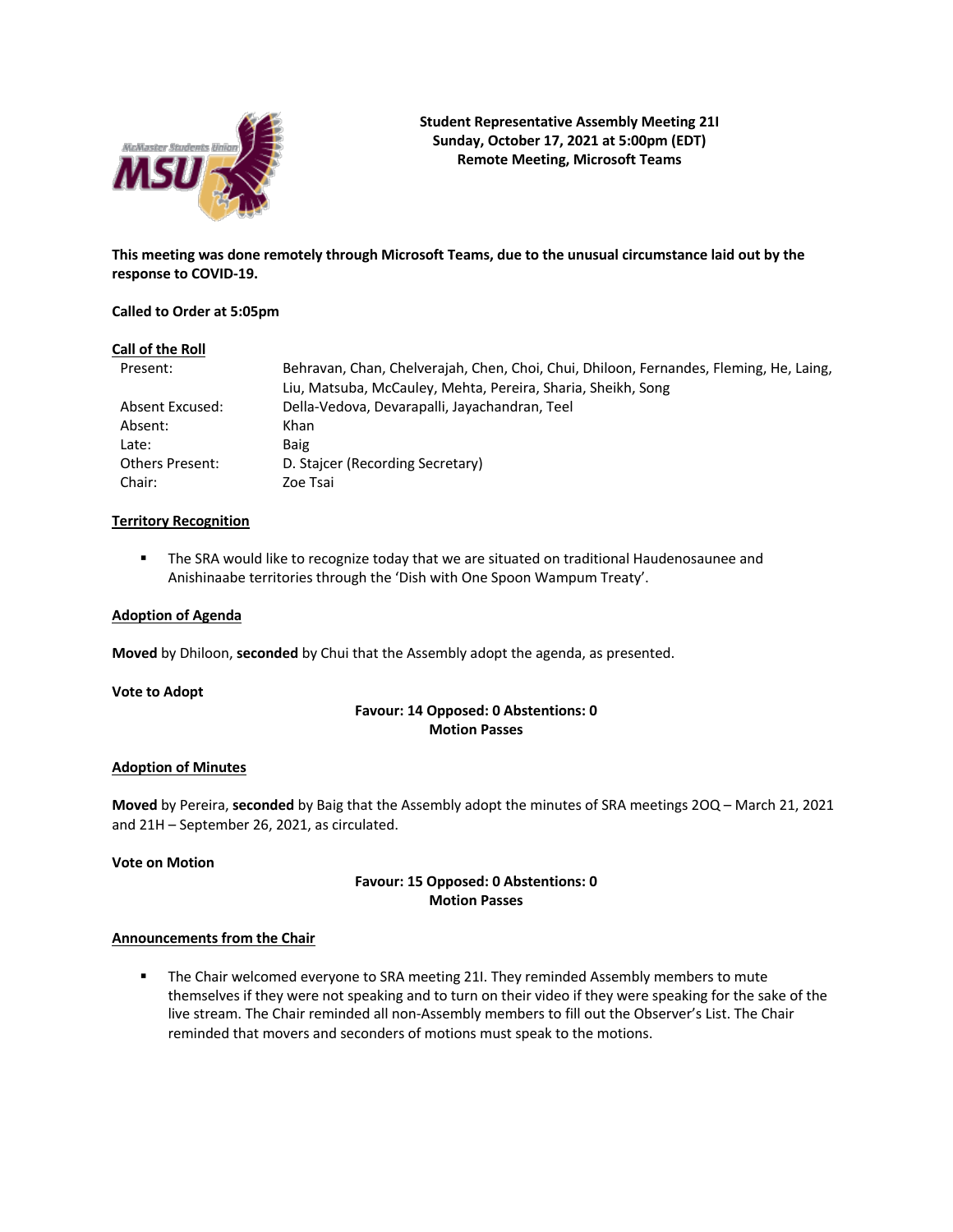## **Delegation From the Floor**

## **Set Parameters**

**Moved** by McCauley, **seconded** by Baig that the Assembly adopt the following parameters:

- **•** Three-minute presentation, followed by a five-minute question and answer period.
- **■** McCauley noted they would be speaking and if anyone had any questions to please ask.
- Baig felt five minutes of questioning was adequate.

## **Vote on Motion**

# **Favour: 15 Opposed: 0 Abstentions: 0 Motion Passes**

## **1. Open Educational Resources (OERs)**

§ McCauley presented to the Assembly.

## **Questions**

- Pereira asked if there were any graphics that McCauley would like circulated to constituents. McCauley answered that Underground made graphics which were used on the MSU Advocacy Instagram page. They advised Assembly members to share that post but noted they would also share the additional graphics via email.
- Baig asked if there were targets that McCauley was aiming to reach in terms of the number of respondents. McCauley answered there was not a hard target to meet and noted they were leaving the survey open until the end of the semester to get as many responses as possible.

## **Report Period**

- **1. Nursing Caucus – Liu presented**
	- § Liu summarized the report.
- **2. Science Caucus – Dhiloon presented**
	- **Dhiloon summarized the report.**
- **3. Social Sciences Caucus – report circulated**
- **4. Municipal Affairs Committee – report not circulated**
- **5 University Affairs Committee – report circulated**
	- Hargun Kaur summarized the report.
- **6. Executive Board – report not circulated**
	- § McCauley advised that the past two meetings included listening to reports from various services. They noted there was also discussion on safety issues around Homecoming and Covid-19 measures that the University has put in place.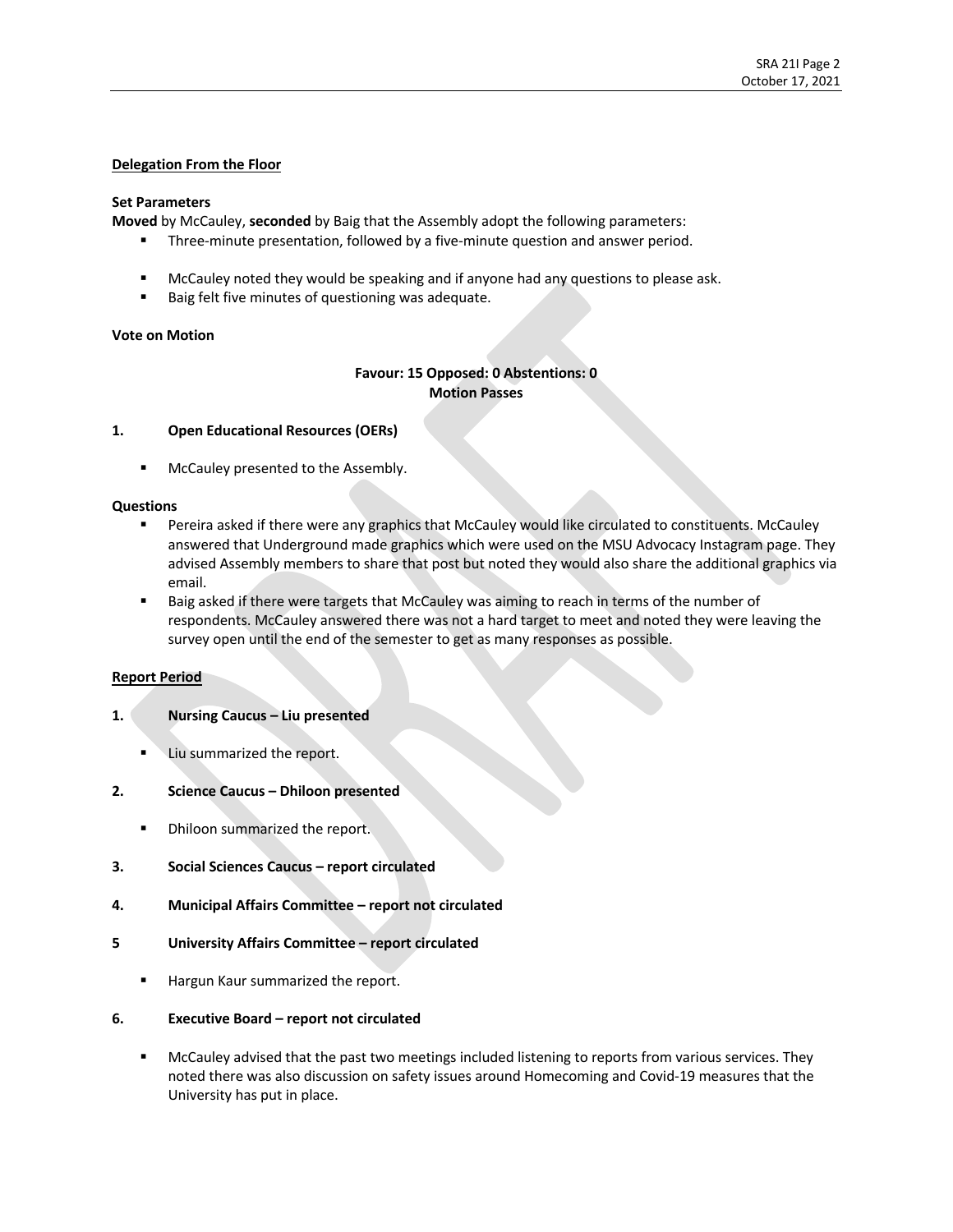## **7. Vice-President (Finance) Report – report not circulated**

■ The Vice-President (Finance) was not in attendance to give their report.

## **Information Period**

■ The Chair informed that seats were now officially open for the SRA by-election and listed the number of seats open for each caucus: two for Business, four for Engineering, one for Kinesiology, one for Science, and two for Social Science. They noted that a by-election would be held this month. They encouraged Assembly members to spread the word to anyone who might be interested.

## **Question Period**

No questions were asked.

## **Business Arising from the Minutes**

## **1. Close one (1) SRA seat on Internal Governance Standing Committee**

**Moved** by Dhiloon, **seconded** by Baig that the Assembly close one (1) SRA seat on the Internal Governance Committee.

#### **Nominations:**

§ No nominations

## **Motion to Postpone**

**Moved** by Baig, **seconded** by Dhiloon that the Assembly postpone the motion to SRA meeting 21J.

- Baig felt the motion should be postponed as there were no nominations. They added that hopefully there would be more interest with the by-election approaching.
- § Dhiloon agreed with Baig and hoped that new SRA members would be willing to take the seat.

## **Vote to Postpone**

# **Favour: 15 Opposed: 0 Abstentions: 0 Motion Passes**

## **Business**

## **1. Open one (1) SRA seat on the Clubs Advisory Council**

**Moved** by Pereira, **seconded** by Baig that the Assembly open one (1) SRA seat on the Clubs Advisory Council.

- Peireira informed that they were on this committee and encouraged others to look into it.
- Baig said it sounded like an interested committee.

## **Vote on Motion**

## **Favour: 11 Opposed: 0 Abstentions: 0 Motion Passes**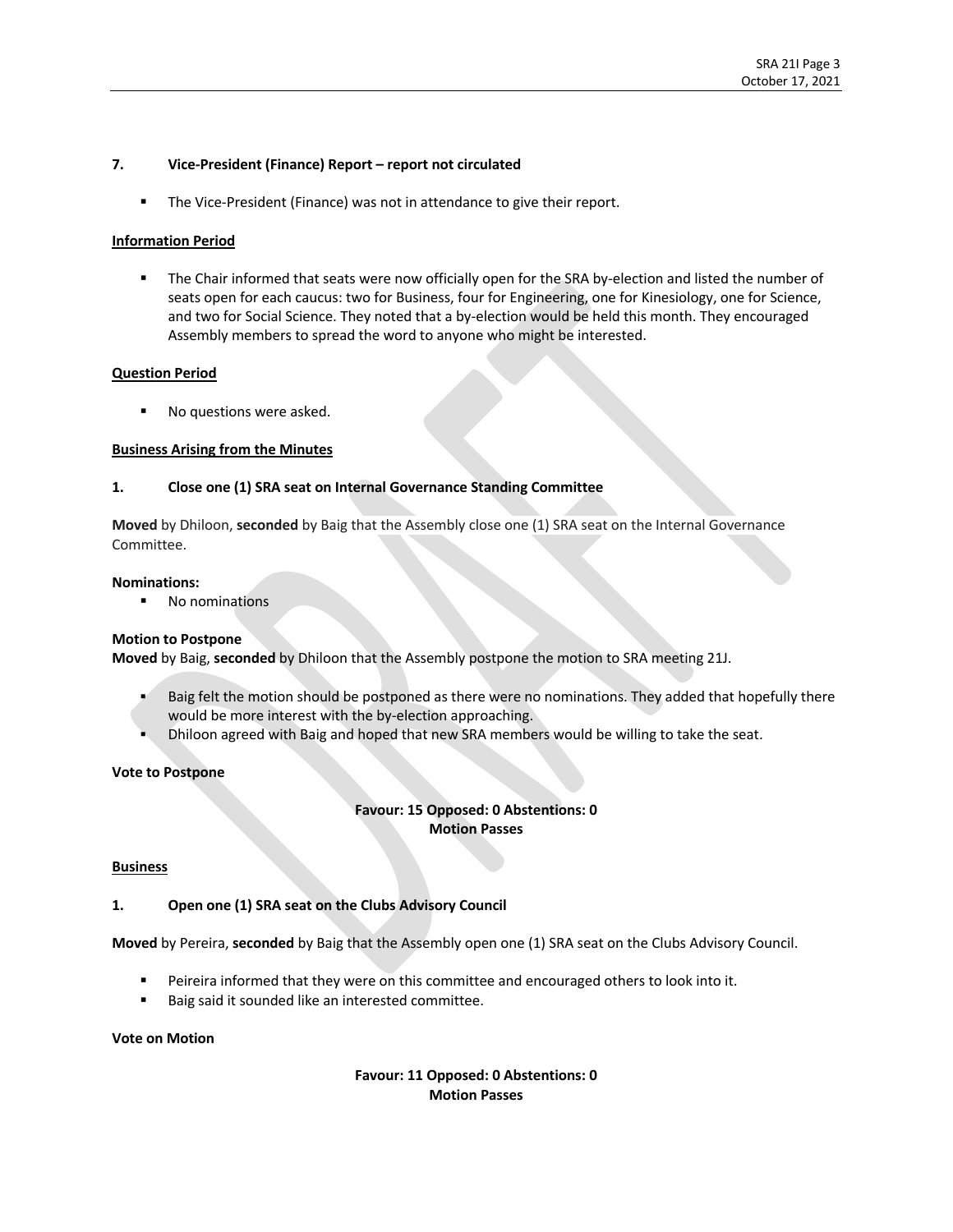## **2. Close one (1) SRA seat on the Clubs Advisory Council**

**Moved** by Baig, **seconded** by Chui that the Assembly close one (1) SRA seat on the Clubs Advisory Council

- Baig said they hoped an Assembly member could take on the role.
- Chui advised Assembly members to nominate themselves if they were interested.

## **Nominations:**

§ No nominations

## **Motion to Postpone**

**Moved** by Dhiloon, **seconded** by Baig that the Assembly postpone the motion to SRA meeting 21J.

- Dhiloon said it would make sense to wait for the by-election to garner more interest.
- Baig agreed with Dhiloon.

## **Vote to Postpone**

## **Favour: 15 Opposed: 0 Abstentions: 0 Motion Passes**

## **3. Open one (1) MSU seat on the Elections Committee**

**Moved** by Chui, **seconded** by Baig that the Assembly open one (1) MSU seat on the Elections Committee.

- Chui said if there was a nomination that the seat could be filled.
- Baig agreed with Chui.

## **Vote on Motion**

## **Favour: 14 Opposed: 0 Abstentions: 0 Motion Passes**

## **4. Close one (1) MSU seat on the Elections Committee**

**Moved** by Baig, **seconded** by Chui that the Assembly close one (1) MSU seat on the Elections Committee.

- Baig said it was exciting that there was a nomination.
- § Chui agreed with Baig.

## **Vote on Motion**

# **Favour: 12 Opposed: 0 Abstentions: 0 Motion Passes**

■ The Chair announced that Roaa Shahbaz won the seat by acclamation.

## **5. Operating Policy – Education and Advocacy Department – Proposed waiving of Section 5.4.2.**

**Moved** by Baig, **seconded** by Chui that the Assembly waive section 5.4.2 of Operating Policy – Education and Advocacy Department for the 2021-2022 academic year, as outlined in the memo circulated.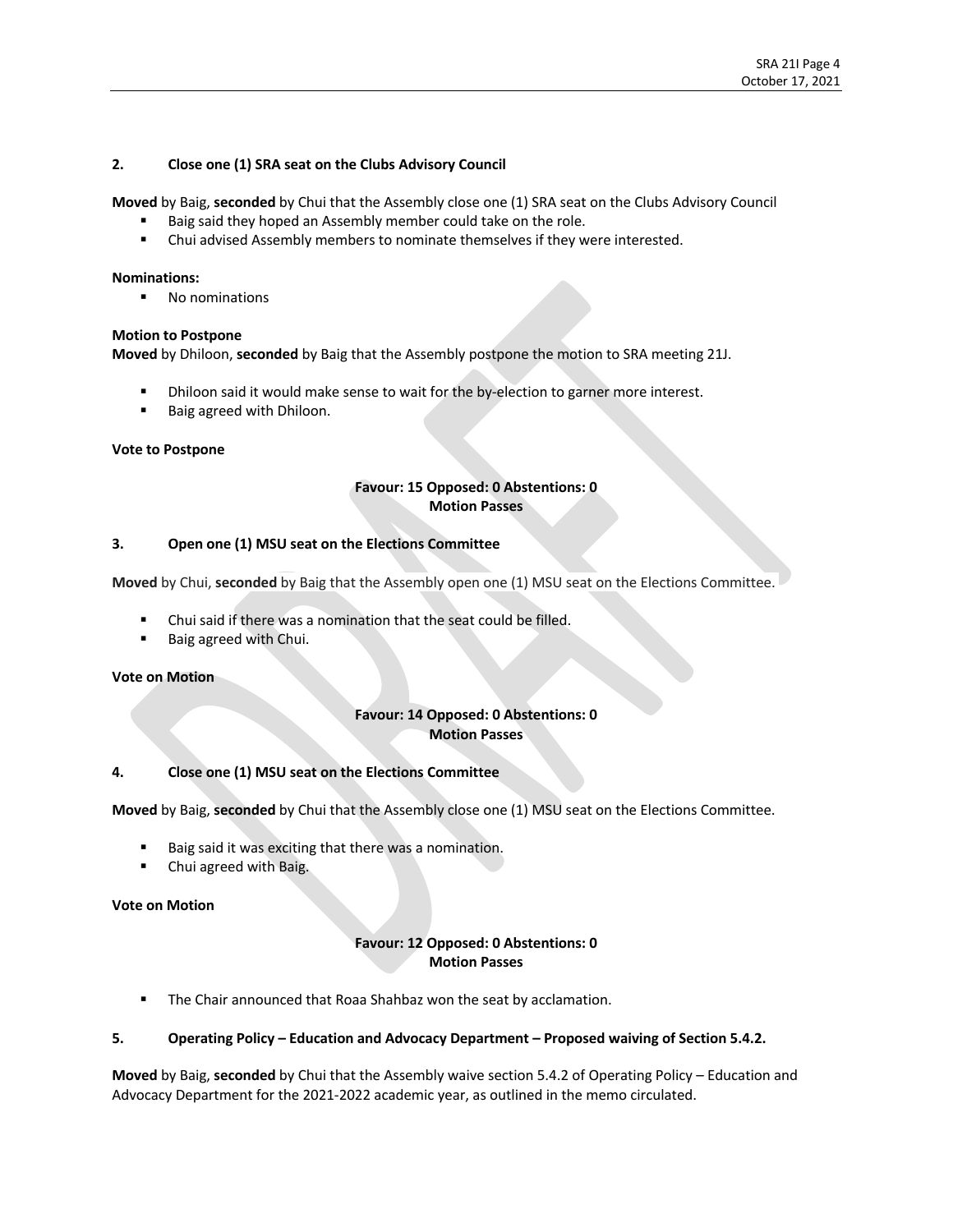■ Baig noted that a memo was circulated and felt waiving this section would be helpful with ongoing affairs.

## **Vote on Motion**

## **Favour: 14 Opposed: 0 Abstentions: 0 Motion Passes**

## **6. Bylaw 8 – Policy Approval Process – Proposed waiving of Section 10.1.3.2**

**Moved** by Baig, **seconded** by Pereira that the Assembly waive section 10.1.3.2 of Bylaw 8 – Policy Approval Process for the 2021-2022 academic year, as outlined in the memo circulated. 

Baig advised that this motion related to the number of policy authors required. They added that completing papers was hard to accomplish with such few people working on them.

## **Vote on Motion**

# **Favour: 14 Opposed: 0 Abstentions: 0 Motion Passes**

## **7. Bylaw 8 – Policy Approval Process – Proposed waiving of Section 10.1.2**

**Moved** by Baig, **seconded** by Pereira that the Assembly waive section 10.1.2 of Bylaw 8 – Policy Approval Process for the 2021-2022 academic year, as outlined in the memo circulated.

- Baig advised this motion related to policy papers and given to the limited number of people interested in writing, there was not enough time to get the papers done. They added that waiving the section and postponing would be very helpful.
- Pereira encouraged those interested to get involved as there were only 8/23 committee members currently participating. They added that writing research papers was fun and would be very impactful for constituents.

## **Vote on Motion**

**Favour: 15 Opposed: 0 Abstentions: 0 Motion Passes**

## **Committee Business**

## **1. Proposed amendments to Operating Policy – Space Allocation & Audit Committee**

**Moved** by Pereira that the Assembly approve the proposed amendments to Operating Policy – Space Allocation & Audit Committee, as circulated.

■ Pereira said most of the changes related to grammar structure, but some were based on the recommendations from the previous IG committee. They said it was necessary motion to put forward.

#### **Vote on Motion**

## **Favour: 13 Opposed: 0 Abstentions: 0**